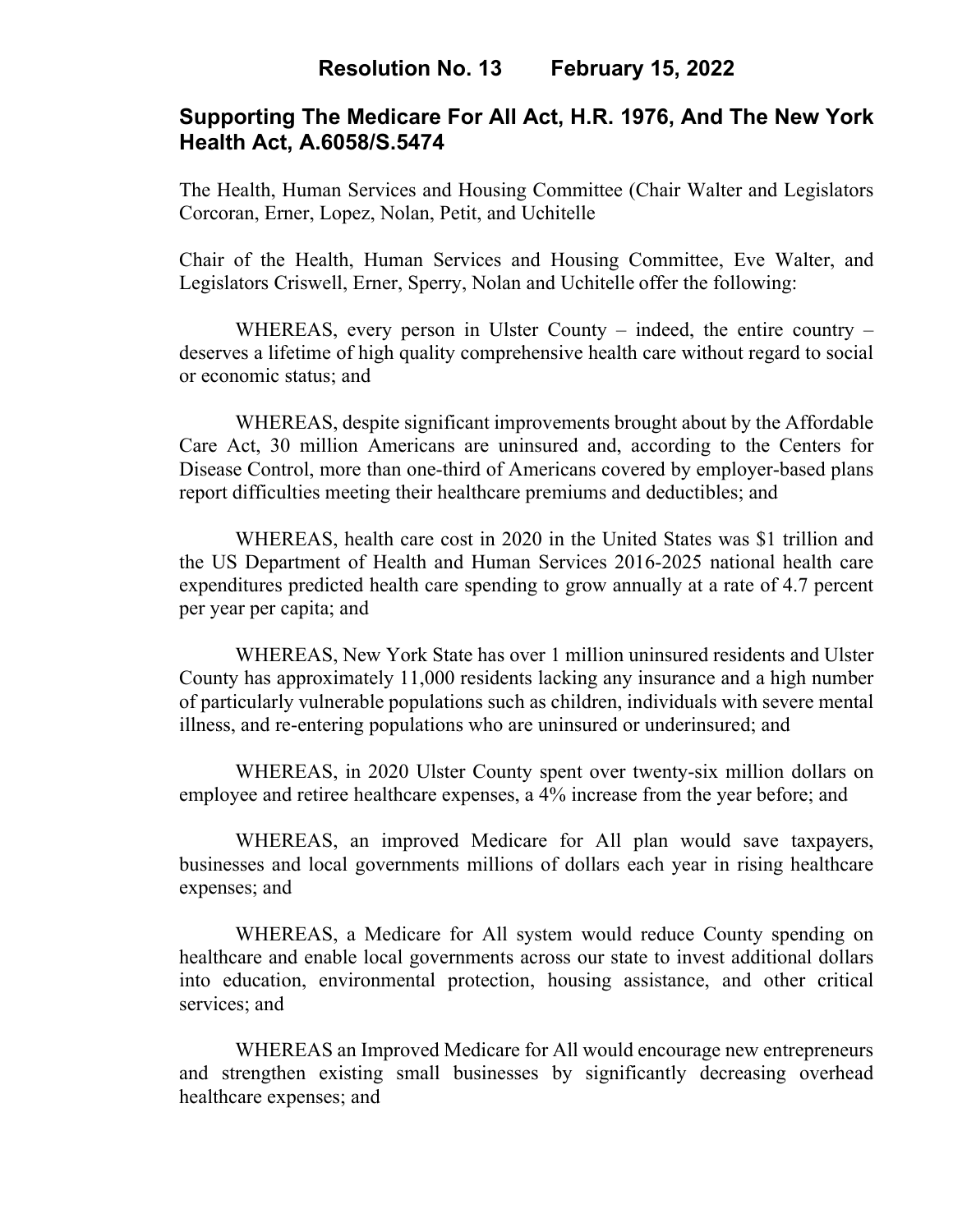#### **- Page 2 -**

#### **Resolution No. 13 February 15, 2022**

# **Supporting The Medicare For All Act, H.R. 1976, And The New York Health Act, A.6058/S.5474**

WHEREAS, the Medicare for All Act would guarantee that all US residents will be fully covered for all necessary medical care including hospital, surgical, and outpatient services; primary and preventive care; emergency services, dental and vision care, long-term care, and reproductive services; and

WHEREAS, the Medicare for All Act would provide coverage with no extra costs to consumers, including deductibles and copays, will assure free choice of doctors and other providers, protect the doctor-patient relationship, and streamline administrative costs significantly; and

WHEREAS, while the Affordable Care Act has increased the numbers of the insured, Medicare For All can make healthcare universally accessible and affordable for all US residents; and

WHEREAS, the implementation of Medicare For All would reduce costs for 95 percent of all households, simultaneously save taxpayers, including communities of color and socio-economic challenged residents, considerable sums on healthcare costs; create a great number of jobs in public healthcare administration; expand opportunities for students to attend medical and dental school; and save tens of thousands of lives every year; and

WHEREAS, the implementation of Medicare for All would result in a single negotiating unit that would reduce costs for medications such as insulin for people with Diabetes, that has increased in cost 11 percent annually and currently is over ten-times more expensive in the United States than in Canada and the United Kingdom; now, therefore be it

RESOLVED, that the Ulster County Legislature supports universal health care, through the Medicare for All Act, H.R. 1976, a Federal bill that seeks to guarantee comprehensive healthcare to all US residents, and calls upon our Congressional delegation to work towards its immediate enactment; and, be it further

RESOLVED, that the Ulster County Legislature also supports the New York Health Act, A.6058/S.5474, State legislation that similarly seeks to guarantee comprehensive healthcare to all NY residents, and calls upon our state legislators to pass the New York Health Act in 2022; and, be it further